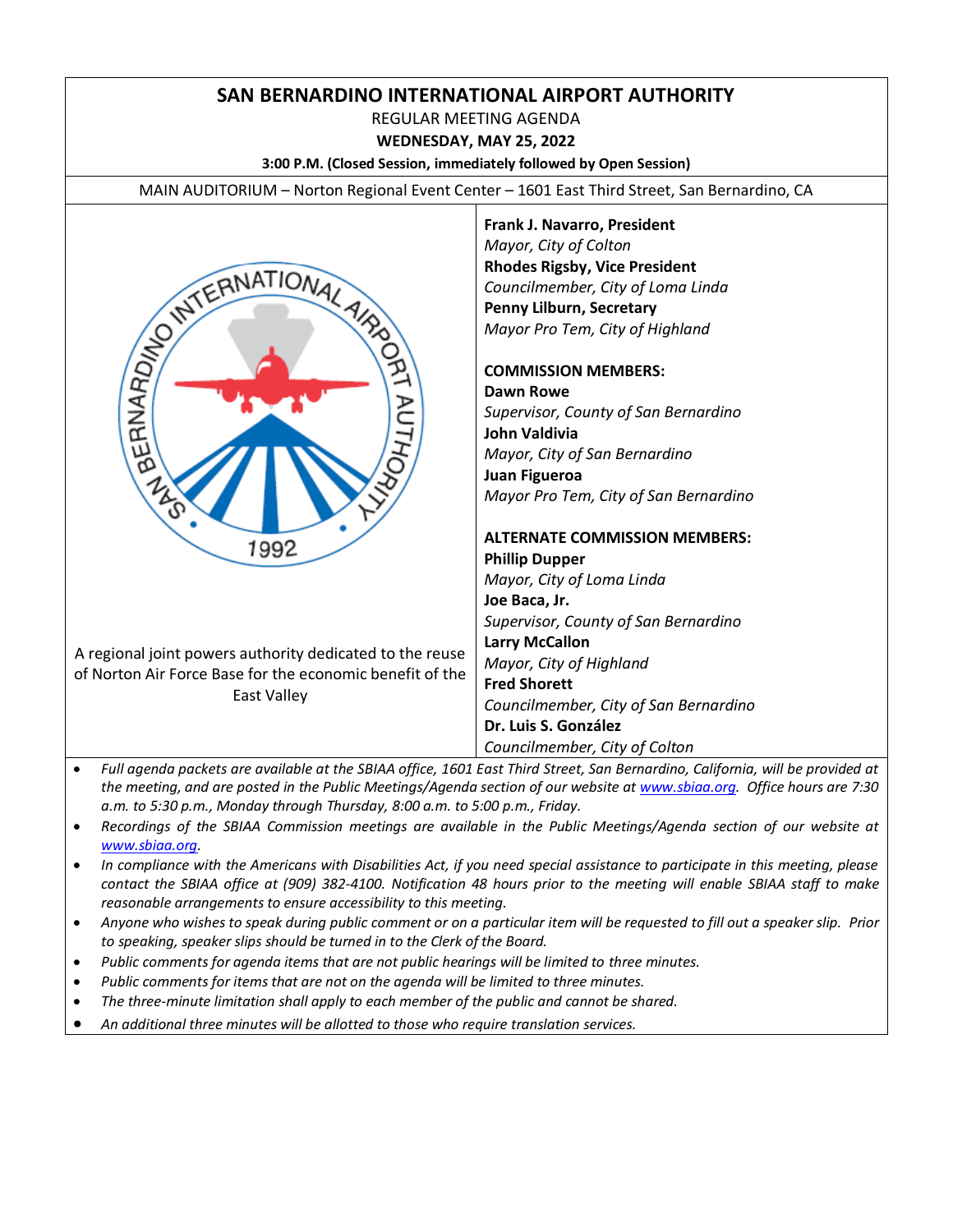# **ORDER OF BUSINESS – CLOSED SESSION**

This meeting of the governing Commission of the San Bernardino International Airport Authority will begin with Closed Session Public Comment and Closed Session, immediately followed by the Open Session portion of the meeting.

- **CALL TO ORDER**
- **CLOSED SESSION PUBLIC COMMENT**
- **LEGAL COUNSEL RECITES CLOSED SESSION ITEMS**
- **RECESS TO CLOSED SESSION**
- A. **CALL TO ORDER / ROLL CALL**

# B. **CLOSED SESSION PUBLIC COMMENT**

The Closed Session Public Comment portion of the San Bernardino International Airport Authority Commission meeting is limited to a maximum of three minutes for each speaker and comments will be limited to matters appearing on the Closed Session portion of the agenda. An additional three minutes will be allotted to those who require translation services. Additional opportunities for further Public Comment will be given during and at the end of the meeting.

# C. **CLOSED SESSION**

An announcement is typically made prior to closed session discussions as to the potential for a reportable action at the conclusion of closed session.

a. Conference with Labor Negotiators Pursuant to Government Code Section 54957.6.

The SBIAA Commission will meet with its duly designated representative to discuss salaries, salary schedules and compensation, and fringe benefits payable to the following nonrepresented positions specified by title.

Negotiating for SBIAA: President Frank Navarro and Vice President Rhodes Rigsby

Position Title: Chief Executive Officer

### D. **REPORT ON CLOSED SESSION**

Public announcement(s) will be made following closed session if there are any reportable actions taken during closed session.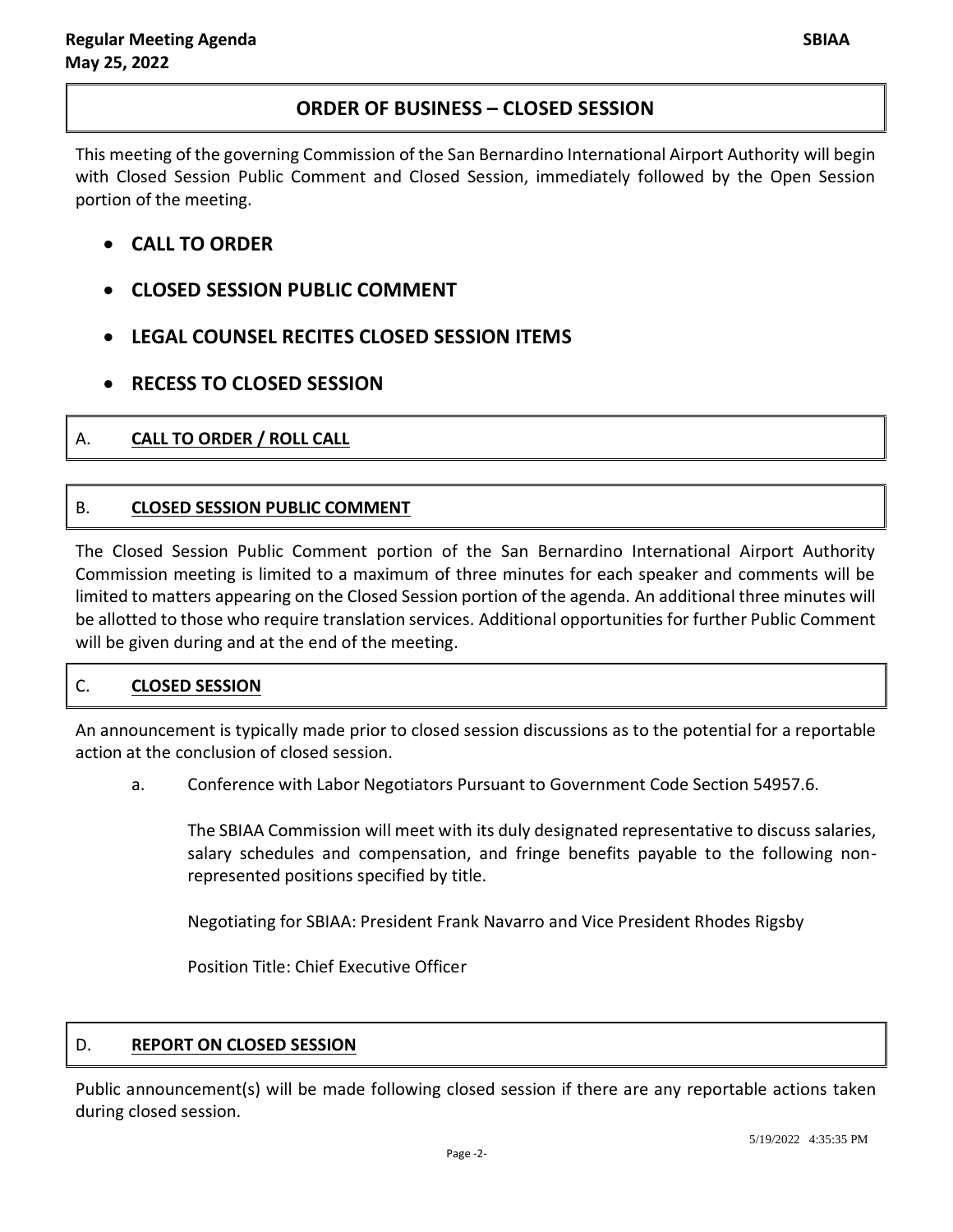## **ORDER OF BUSINESS – OPEN SESSION**

### **CALL TO ORDER OPEN SESSION**

## **PLEDGE OF ALLEGIANCE**

### E. **ITEMS TO BE ADDED OR DELETED**

Pursuant to Government Code Section 54954.2, items may be added on which there is a need to take immediate action, and the need for action came to the attention of the San Bernardino International Airport Authority subsequent to the posting of the agenda.

#### F. **CONFLICT OF INTEREST DISCLOSURE**

1. Members shall note agenda item contractors and subcontractors which may require member abstentions due to possible conflicts of interest.

**[PRESENTER:** Jennifer Farris**; PAGE#:** 007**]**

### G. **INFORMATIONAL ITEMS**

It is intended that the following subject matters and their attachments are submitted to the Commission members for informational purposes only. No action is required with regard to these items in the form of a receive-and-file motion or otherwise. Members may inquire of staff as to any questions or seek clarifications, but no discussion may ensue other than to place an item on a subsequent agenda for further consideration. In such situations where permissible levels of discussion are conducted, members are reminded that staff has not presented the related contractor and interested parties conflicts of interest disclosures that are typically provided for agenda items for which action is intended to occur. Additionally, questions may arise as to negotiation strategies or other legal issues which are more appropriately addressed in a closed session discussion.

- 2. Informational Items
	- a. Chief Executive Officer's Report**; [PRESENTER:** Michael Burrows**; PAGE#:** 020**]**
	- b. Breeze Airways new service to Provo, Utah **[PRESENTER:** Mark Gibbs**; PAGE#:** 021**]**
	- c. Report on grants **[PRESENTER:** Mark Gibbs**; PAGE#:** 022**]**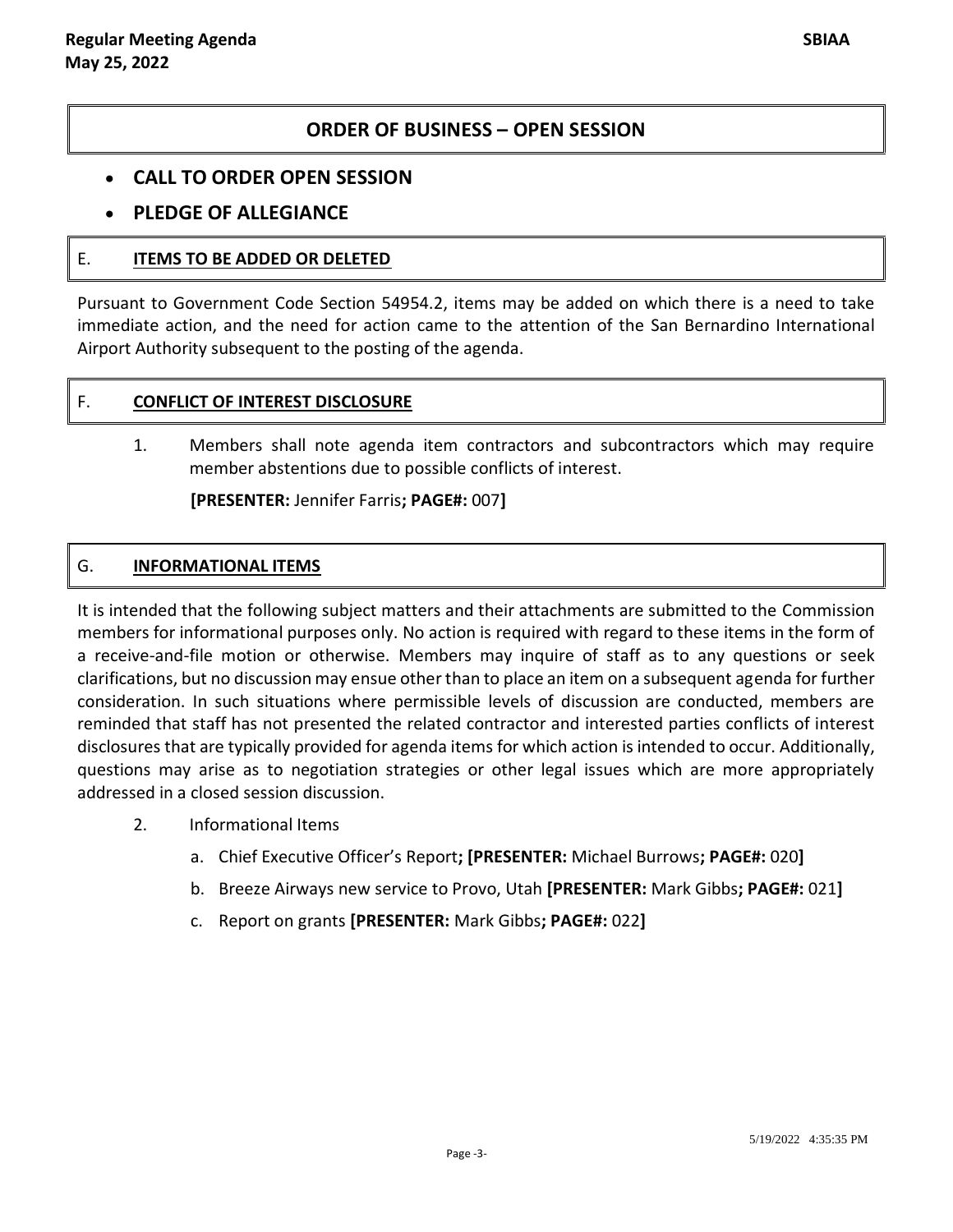### H. **COMMISSION CONSENT ITEMS**

The following consent items are expected to be routine and non-controversial and will be acted upon by the Commission at one time under unless the Commission directs that an item be held for further discussion.

3. Register of Demands – May 25, 2022

**[PRESENTER:** Mark Cousineau**; PAGE#:** 023**]**

4. Receive and file Treasurer's Report for March 31, 2022 for the San Bernardino International Airport Authority (SBIAA)

**[PRESENTER:** Mark Cousineau**; PAGE#:** 031**]**

5. Approve an agreement with Climatec, LLC in an amount not to exceed \$33,730.14 for the replacement of security cameras in the Domestic Passenger Terminal

**[PRESENTER:** Mark Dennis**; PAGE#:** 034**]**

6. Approve a construction agreement with Jergensen Construction Inc. for Terminal Improvements in compliance with the Americans With Disabilities Act (ADA) in an amount not to exceed \$85,000

**[PRESENTER:** Jeff Barrow**; PAGE#:** 042**]**

- 7. Ratify the purchase of up to 4,000,000 gallons of aviation fuel from EPIC Aviation, LLC (EPIC) **[PRESENTER:** Wendy Bechtel **; PAGE#:** 045**]**
- 8. Ratify the purchase of up to 70,000 gallons of aviation fuel from Titan Aviation Fuels, Inc. (Titan)

**[PRESENTER:** Wendy Bechtel **; PAGE#:** 047**]**

- 9. Approve Amendment No. 1 to agreement with Allison Mechanical, Inc. for additional Heating Ventilation and Air Conditioning (HVAC) repairs in the amount of \$15,000 **[PRESENTER:** Wendy Bechtel**; PAGE#:** 049**]**
- 10. Approve Meeting Minutes: April 27, 2022 **[PRESENTER:** Jennifer Farris**; PAGE#:** 065**]**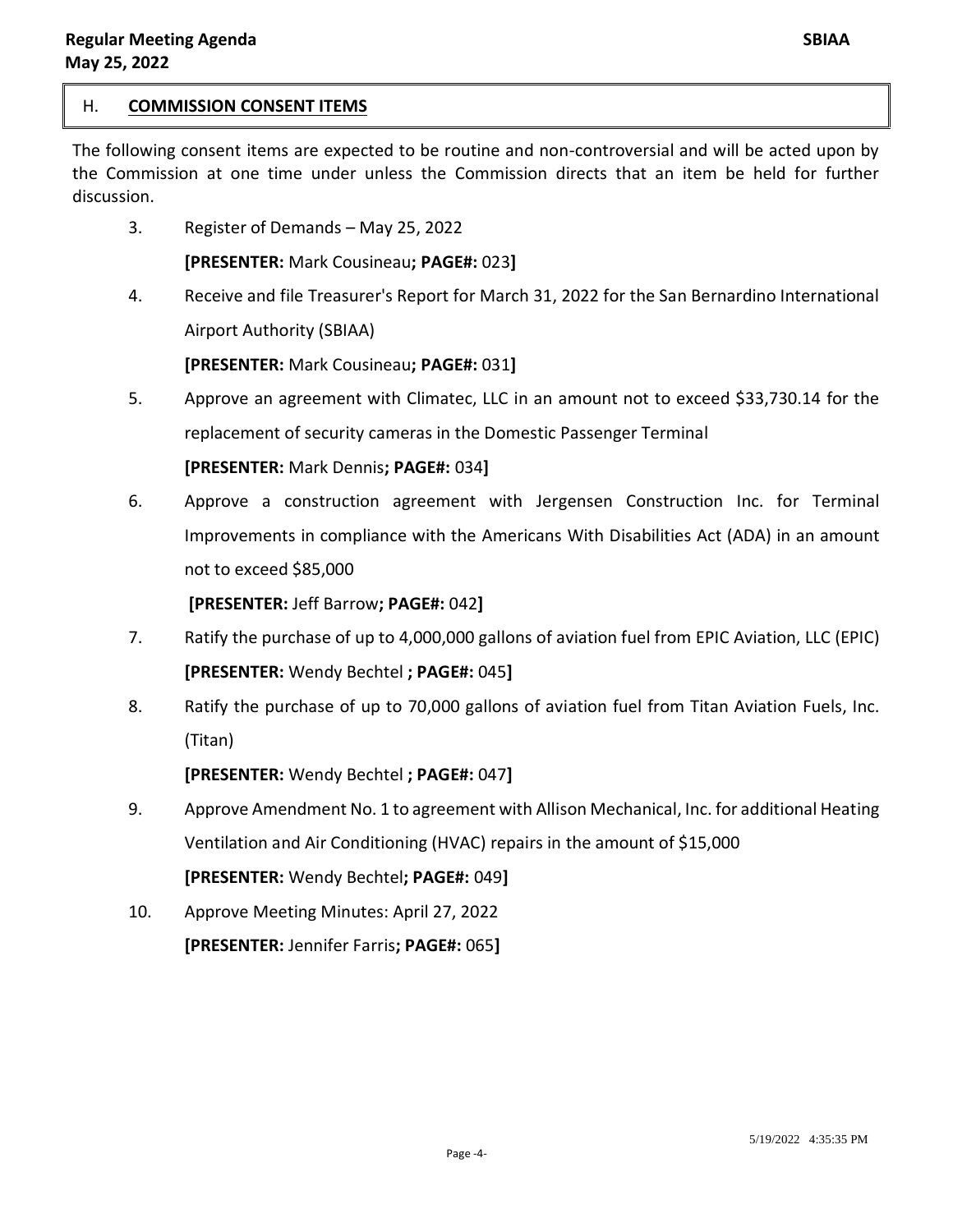11. Approve Meeting Minutes: May 16, 2022 (Special)

**[PRESENTER:** Jennifer Farris**; PAGE#:** 077**]**

### I. **COMMISSION ACTION ITEMS**

Anyone who wishes to speak on a particular item will be requested to fill out a speaker slip. Prior to speaking, speaker slips should be turned in to the Clerk of the Board. Public comments for agenda items that are not public hearings will be limited to three minutes. An additional three minutes will be allotted to those who require translation services.

- 12. Consider and adopt proposed budget adjustments for Fiscal Year 2021-2022 **[PRESENTER:** Mark Cousineau**; PAGE#:** 081**]**
- 13. Approve Amendment No. 3 to the professional services agreement with Hernandez, Kroone and Associates in an amount not to exceed \$20,000 for professional engineering services **[PRESENTER:** Michael Burrows; **PAGE#:** 084**]**
- 14. Approve a service agreement with ProDIGIQ, Inc. for Claims Management and Certificate of Insurance (COI) tracking software modules at an amount not to exceed \$108,000 over a fiveyear term

**[PRESENTER:** Catherine Pritchett**; PAGE#:** 089**]**

- 15. Approve a contract with Eide Bailly, LLP for auditing and accounting services of the Fiscal Years ending June 30, 2022 through June 30, 2024 with two options for the Fiscal Years ending June 30, 2025 and June 30, 2026 in an amount not to exceed \$266,337 **[PRESENTER:** Mark Cousineau**; PAGE#:** 097**]**
- 16. Approve the award of a construction contract to Goss Construction Company, Inc. in the amount of \$3,834,388.40 for the Runway 6/24 Joint and Spall Repair Project; subject to final grant award by the U.S. Department of Transportation, Federal Aviation Administration (FAA)

**[PRESENTER:** Mark Gibbs**; PAGE#:** 185**]**

17. Approve award of a construction contract to Griffith Company in the amount of \$3,983,650 for the Taxiway Shoulder Improvement Project; subject to final grant award by the U.S. Department of Transportation, Federal Aviation Administration (FAA)

**[PRESENTER:** Mark Gibbs**; PAGE#:** 188**]**